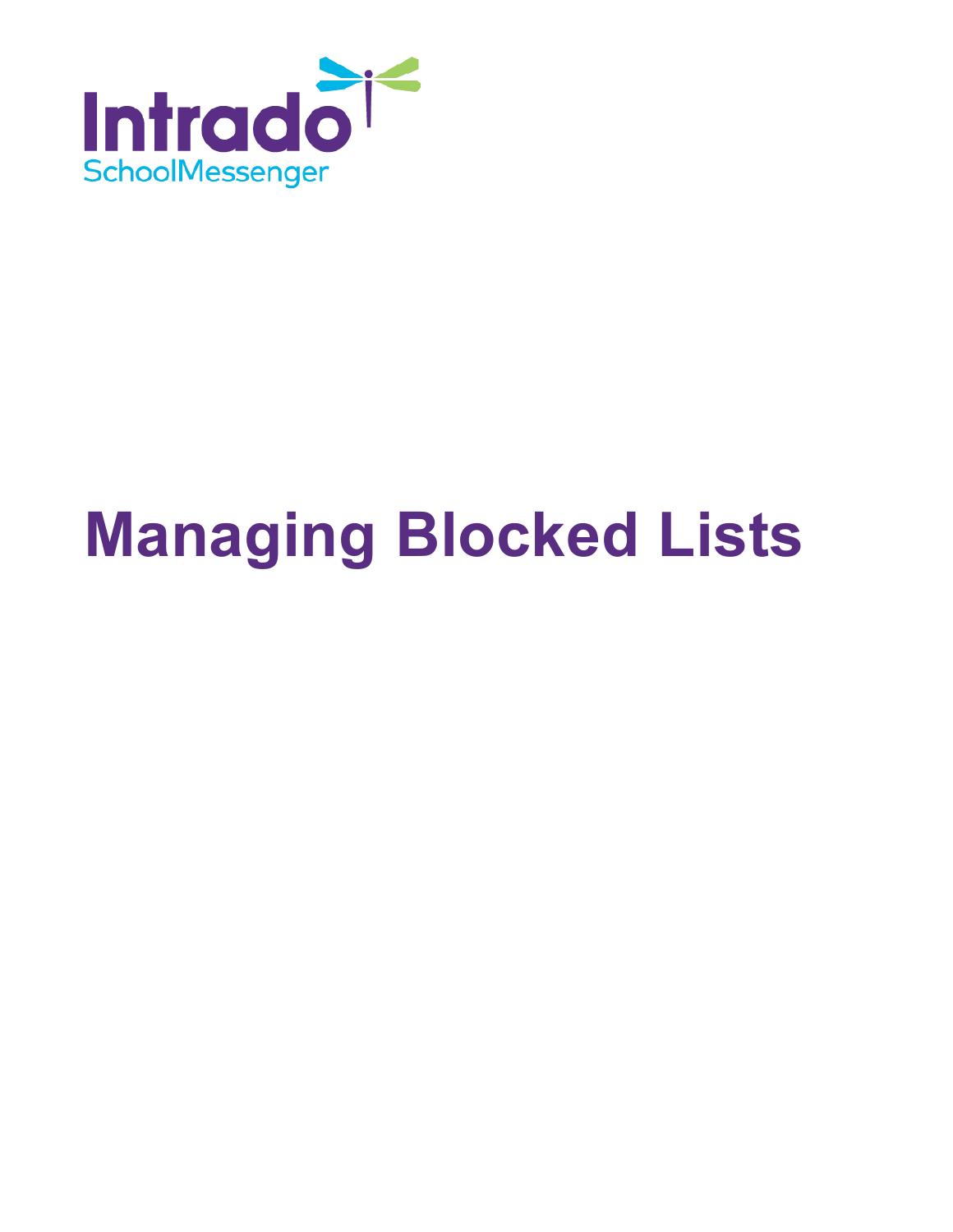

# **Contents**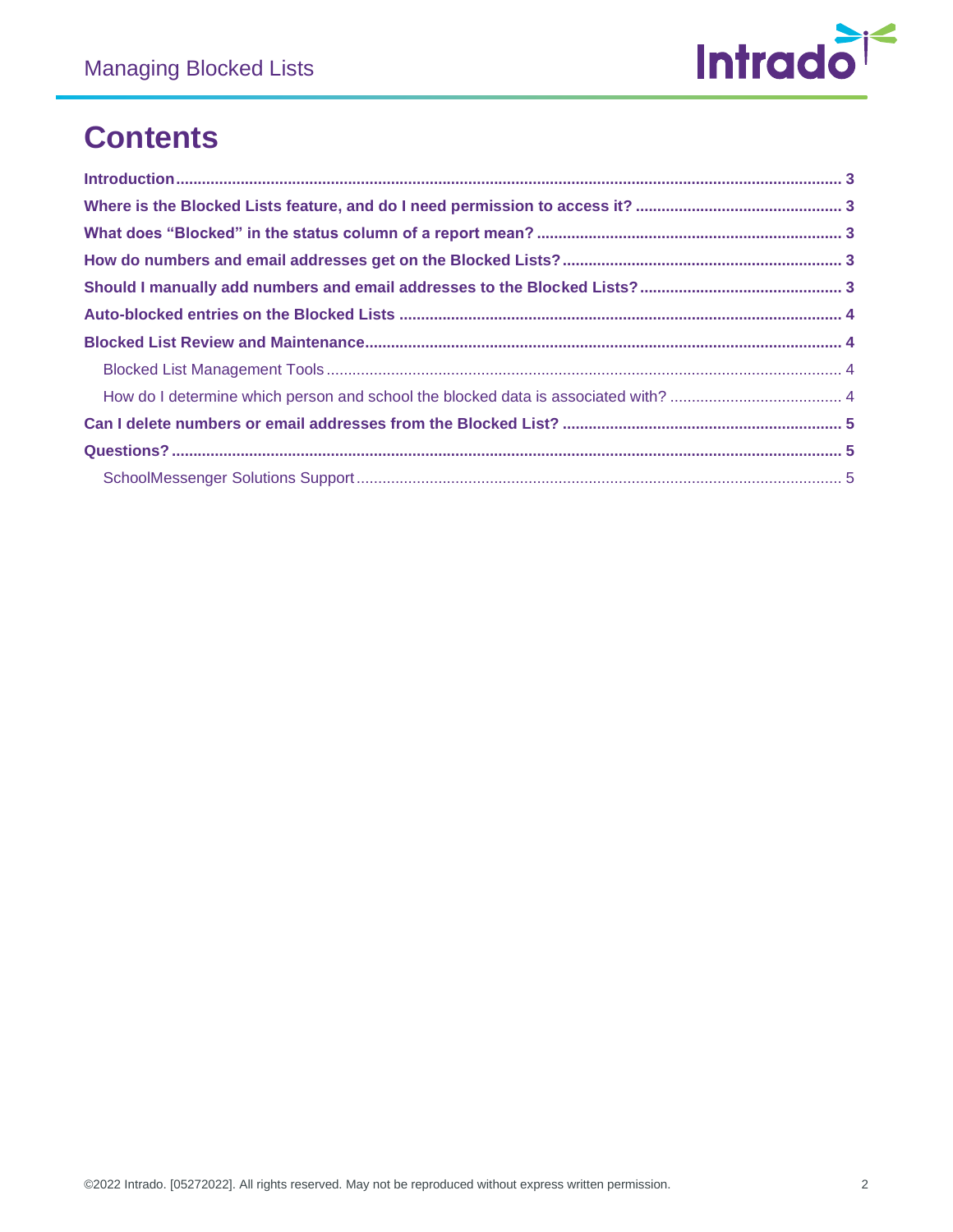

## <span id="page-2-0"></span>**Introduction**

The blocked list is an extremely useful feature of your SchoolMessenger Communicate service. It not only allows you to block all messages to particular phone numbers and email addresses, it also allows you to identify disconnected and other invalid phone numbers and bad email addresses in order to correct them and improve the accuracy of your source data system(s).

# <span id="page-2-1"></span>**Where is the Blocked Lists feature, and do I need permission to access it?**

To access your Blocked Lists, click the **System** tab, then the **Blocked Lists** sub-tab. There are two separate blocked lists: one for phone/SMS numbers and one for email addresses.

*Note: If this option is not visible, contact your system administrator to request access.* 

| <b>Dashboard</b>         | <b>Broadcasts</b>           | <b>Reports</b> | System                      | <b>Admin</b> |          |                      |                 |
|--------------------------|-----------------------------|----------------|-----------------------------|--------------|----------|----------------------|-----------------|
| <b>Active Broadcasts</b> | <b>Completed Broadcasts</b> |                | <b>Repeating Broadcasts</b> |              | Contacts | <b>Blocked</b> Lists | <b>Monitors</b> |

# <span id="page-2-2"></span>**What does "Blocked" in the status column of a report mean?**

When reviewing a job completion report, if you see the status of "blocked" on a particular phone number or email address in a notification report it means that the number or email address is on your system's blocked list. It does not mean that the phone company or email provider is blocking the message that you tried to send.

*Important: If the report shows Blocked for an SMS text message, and the number is not on your blocked list, this indicates either: the recipient has not opted-in from their cell phone giving you permission to send SMS text messages to their phone number; the recipient has explicitly unsubscribed their number from receiving SMS text messages; the number is associated with a telephone that can't receive text messages – like a land line.*

# <span id="page-2-3"></span>**How do numbers and email addresses get on the Blocked Lists?**

Numbers and email addresses can only be added to the blocked list in one of two ways: Either by an individual user manually adding an entry to the list or by the system automatically adding a disconnected phone number or invalid email address to the list.

# <span id="page-2-4"></span>**Should I manually add numbers and email addresses to the Blocked Lists?**

You should only add phone numbers and email addresses to the blocked list when it is not possible to resolve the issue by correcting the source data. For example, if a person contacts you to indicate that they are receiving your notification calls but they do not have any association with the school or district, you should locate the source of the incorrect number (i.e. your SIS or HR data system(s)) and correct the information there. If however you

©2022 Intrado. [05272022]. All rights reserved. May not be reproduced without express written permission. 3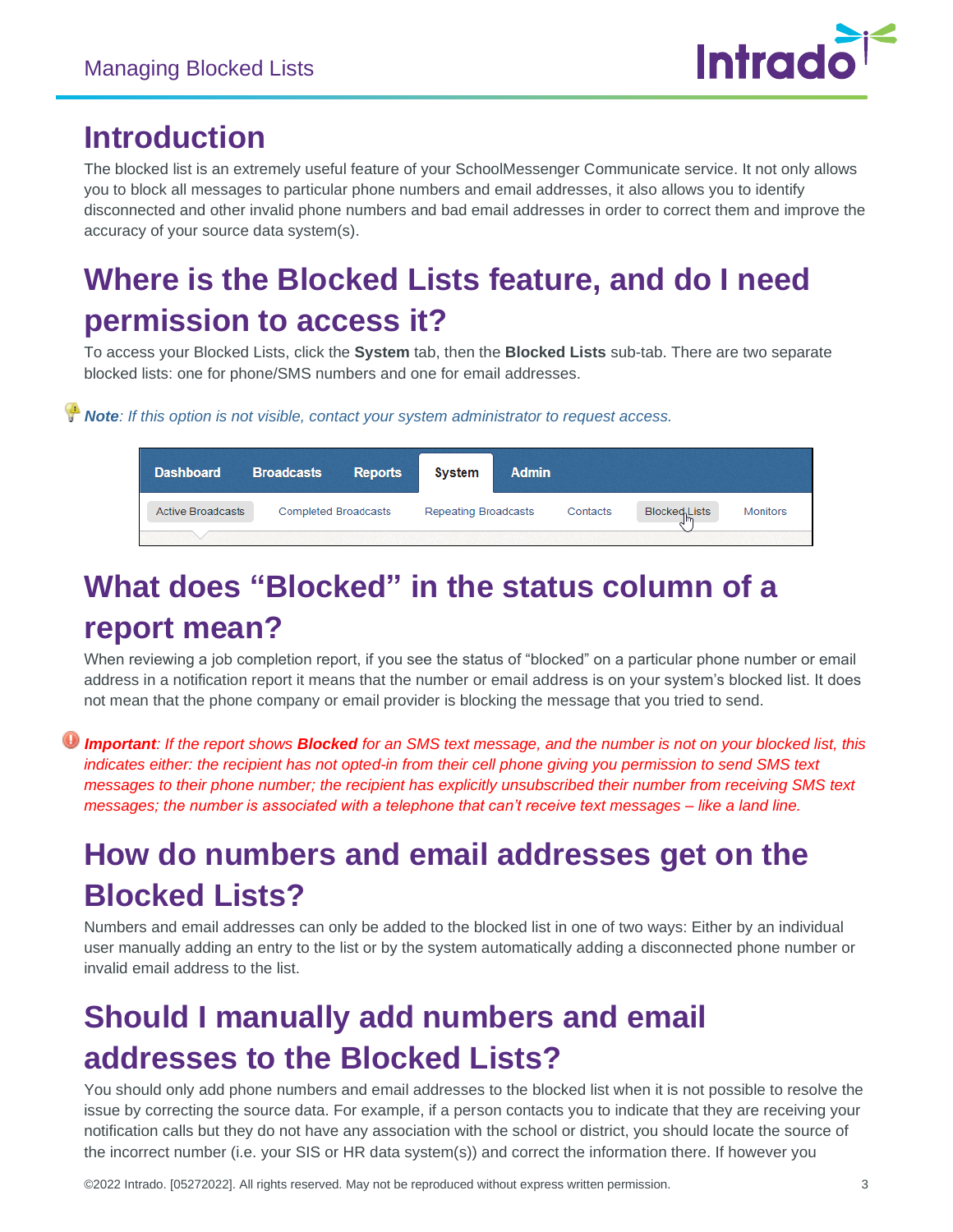

receive a request from a parent who no longer wishes to receive any calls to a particular number or emails to a particular email address you may choose to add that number to the blocked list and include a note as to the reason for the requested block.

## <span id="page-3-0"></span>**Auto-blocked entries on the Blocked Lists**

The auto-blocked number information is a tremendous resource for schools and districts. Entries in the list that are blocked by Communicate are automatically added by the system when it confirms that a phone number or email address is not valid. This is determined either by identifying a pattern of numerous consecutive failed calls over a period of several months or by information sent back from the receiving email server indicating an invalid email address. The reason for the block is indicated in the description field making it easy to follow up and correct the source of the bad data.

### <span id="page-3-1"></span>**Blocked List Review and Maintenance**

Regular review of the blocked list will help ensure that your contact data is accurate and up to date. The following sections cover the available tools and recommendations for managing your blocked list data.

#### <span id="page-3-2"></span>**Blocked List Management Tools**

The blocked list allows you to identify the person associated with the blocked data as well as their school association. You can export that data into an Excel spreadsheet for easy sorting and distribution.

To export your blocked list data to Excel, click the **Display Contacts** checkbox.

Click the **CSV Download** link.

Open the exported file in Excel.

#### <span id="page-3-3"></span>**How do I determine which person and school the blocked data is associated with?**

The blocked list includes the school associated with the blocked phone/email, making it easy to sort and distribute the blocked list to those sites so they can follow up with the students/parents in order to correct the data. See the prior instructions for displaying contacts and downloading data into Excel.

Records that do not display a school and/or student ID# are either no longer associated with a student in your system or may be linked to a manually entered contact. This would either be a contact manually entered into a user's address book or through a manual CSV file list upload by an individual user; therefore, no school association or ID# would exist. It is recommended that you leave such unassociated records in your blocked list.